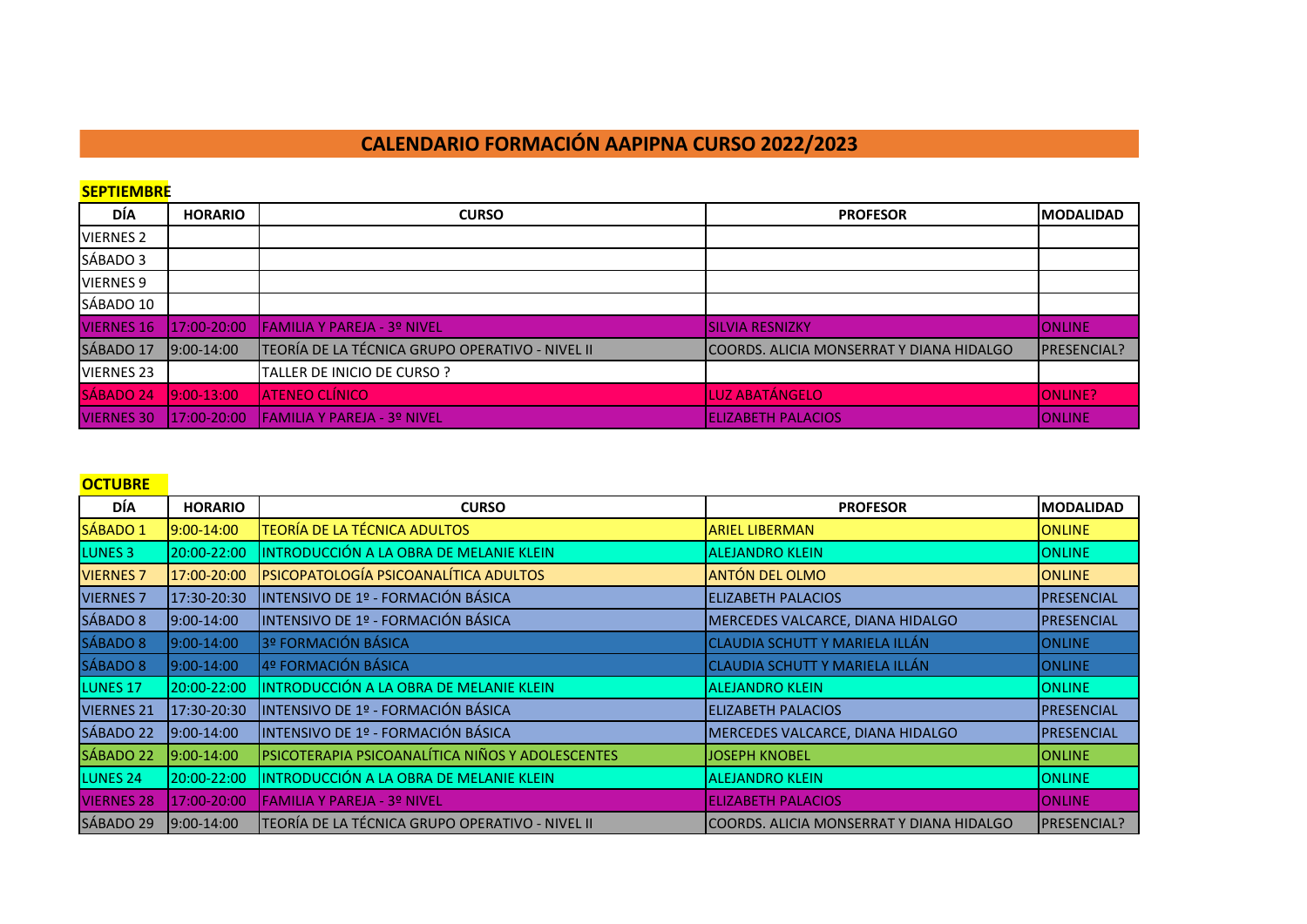| <b>NOVIEMBRE</b>    |                |                                                  |                                       |                   |
|---------------------|----------------|--------------------------------------------------|---------------------------------------|-------------------|
| <b>DÍA</b>          | <b>HORARIO</b> | <b>CURSO</b>                                     | <b>PROFESOR</b>                       | <b>MODALIDAD</b>  |
| <b>VIERNES 4</b>    | 17:30-20:30    | INTENSIVO DE 1º - FORMACIÓN BÁSICA               | <b>ELIZABETH PALACIOS</b>             | PRESENCIAL        |
| SÁBADO 5            | 9:00-14:00     | INTENSIVO DE 1º - FORMACIÓN BÁSICA               | MERCEDES VALCARCE, DIANA HIDALGO      | <b>PRESENCIAL</b> |
| SÁBADO <sub>5</sub> | 9:00-14:00     | <b>TEORÍA DE LA TÉCNICA ADULTOS</b>              | <b>ARIEL LIBERMAN</b>                 | <b>ONLINE</b>     |
| LUNES <sub>7</sub>  | 20:00-22:00    | INTRODUCCIÓN A LA OBRA DE MELANIE KLEIN          | <b>ALEJANDRO KLEIN</b>                | <b>ONLINE</b>     |
| SÁBADO 12           | 9:00-13:00     | <b>ATENEO CLÍNICO</b>                            |                                       |                   |
| LUNES <sub>14</sub> | 20:00-22:00    | INTRODUCCIÓN A LA OBRA DE MELANIE KLEIN          | <b>ALEJANDRO KLEIN</b>                | <b>ONLINE</b>     |
| <b>VIERNES 18</b>   | 17:00-20:00    | PSICOPATOLOGÍA PSICOANALÍTICA ADULTOS            | <b>ANTÓN DEL OLMO</b>                 | <b>ONLINE</b>     |
| <b>VIERNES 18</b>   | 17:30-20:30    | INTENSIVO DE 1º - FORMACIÓN BÁSICA               | <b>ELIZABETH PALACIOS</b>             | <b>PRESENCIAL</b> |
| SÁBADO 19           | 9:00-14:00     | INTENSIVO DE 1º - FORMACIÓN BÁSICA               | MERCEDES VALCARCE, DIANA HIDALGO      | <b>PRESENCIAL</b> |
| SÁBADO 19           | 9:00-14:00     | 3º FORMACIÓN BÁSICA                              | <b>CLAUDIA SCHUTT Y MARIELA ILLÁN</b> | <b>ONLINE</b>     |
| SÁBADO 19           | 9:00-14:00     | 4º FORMACIÓN BÁSICA                              | CLAUDIA SCHUTT Y MARIELA ILLÁN        | <b>ONLINE</b>     |
| LUNES <sub>21</sub> | 20:00-22:00    | INTRODUCCIÓN A LA OBRA DE MELANIE KLEIN          | <b>ALEJANDRO KLEIN</b>                | <b>ONLINE</b>     |
| <b>VIERNES 25</b>   | 17:00-20:00    | FAMILIA Y PAREJA - 4º NIVEL                      | <b>SILVIA RESNIZKY</b>                | <b>ONLINE</b>     |
| SÁBADO 26           | 9:00-14:00     | PSICOTERAPIA PSICOANALÍTICA NIÑOS Y ADOLESCENTES | JOSEPH KNOBEL                         | <b>ONLINE</b>     |
| LUNES <sub>28</sub> | 20:00-22:00    | INTRODUCCIÓN A LA OBRA DE MELANIE KLEIN          | <b>ALEJANDRO KLEIN</b>                | <b>ONLINE</b>     |

### **DICIEMBRE**

| <b>DÍA</b>          | <b>HORARIO</b> | <b>CURSO</b>                                         | <b>PROFESOR</b>                  | <b>IMODALIDAD</b>  |
|---------------------|----------------|------------------------------------------------------|----------------------------------|--------------------|
| <b>VIERNES 9</b>    | 17:00-20:00    | <b>FAMILIA Y PAREJA - 4º NIVEL</b>                   | <b>SILVIA RESNIZKY</b>           | <b>ONLINE</b>      |
| SÁBADO 10           | $9:00-13:00$   | <b>ATENEO CLÍNICO</b>                                | LUZ ABATÁNGELO                   |                    |
| LUNES <sub>12</sub> |                | 20:00-22:00  INTRODUCCIÓN A LA OBRA DE MELANIE KLEIN | <b>JALEJANDRO KLEIN</b>          | <b>IONLINE</b>     |
| <b>VIERNES 16</b>   | 17:00-20:00    | <b>PSICOPATOLOGÍA PSICOANALÍTICA ADULTOS</b>         | <b>ANTÓN DEL OLMO</b>            | <b>IONLINE</b>     |
| <b>VIERNES 16</b>   | 17:30-20:30    | INTENSIVO DE 1º - FORMACIÓN BÁSICA                   | <b>ELIZABETH PALACIOS</b>        | <b>PRESENCIAL</b>  |
| SÁBADO 17           | $9:00-14:00$   | INTENSIVO DE 1º - FORMACIÓN BÁSICA                   | MERCEDES VALCARCE, DIANA HIDALGO | <b>IPRESENCIAL</b> |
| SÁBADO 17           | $9:00-14:00$   | 3º FORMACIÓN BÁSICA                                  | CLAUDIA SCHUTT Y MARIELA ILLÁN   | ONLINE ?           |
| SÁBADO 17           | 9:00-14:00     | 4º FORMACIÓN BÁSICA                                  | CLAUDIA SCHUTT Y MARIELA ILLÁN   | ONLINE ?           |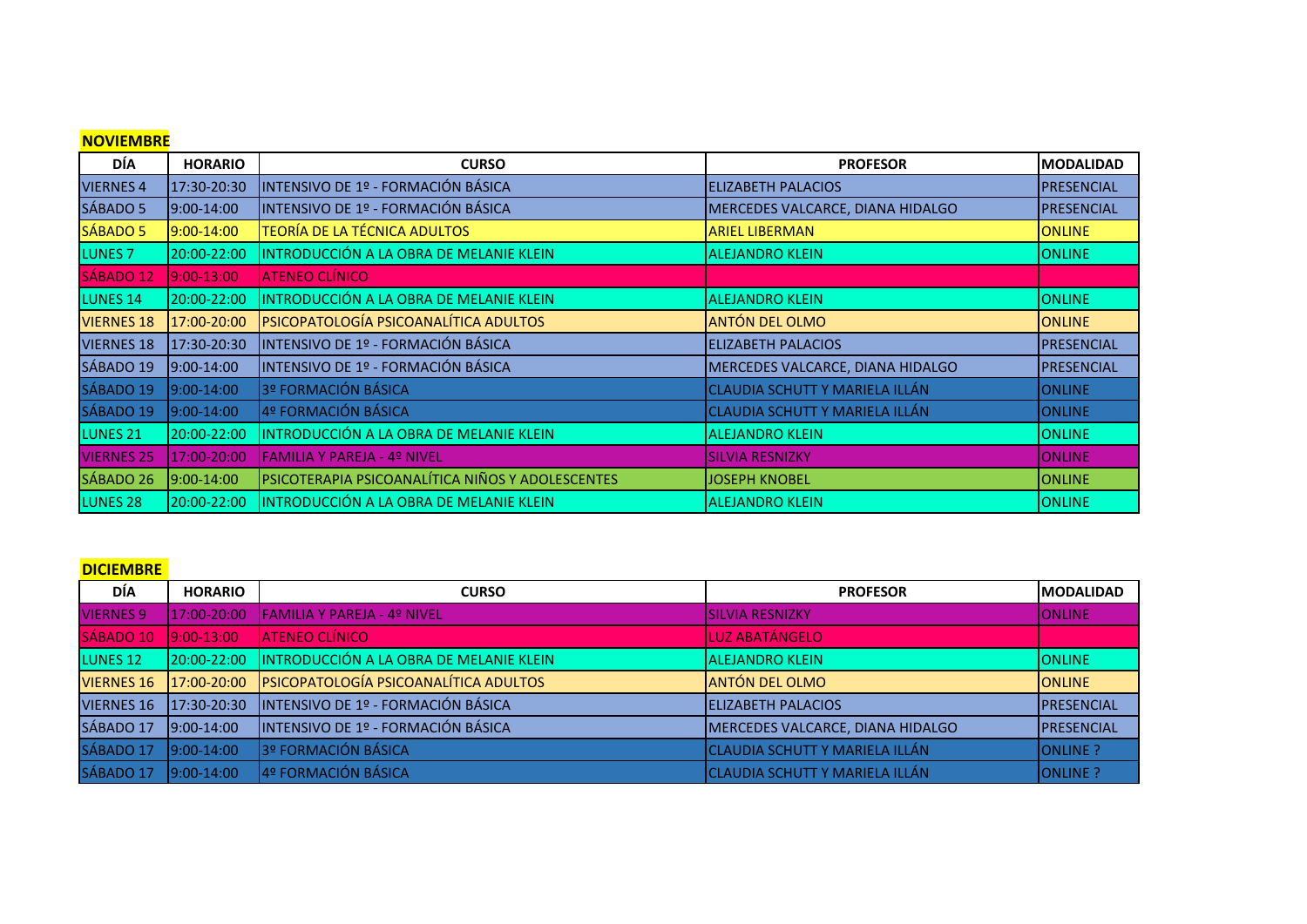| <b>ENERO</b>        |                 |                                                  |                                       |                  |
|---------------------|-----------------|--------------------------------------------------|---------------------------------------|------------------|
| <b>DÍA</b>          | <b>HORARIO</b>  | <b>CURSO</b>                                     | <b>PROFESOR</b>                       | <b>MODALIDAD</b> |
| <b>VIERNES 13</b>   | 17:00-20:00     | FAMILIA Y PAREJA - 4º NIVEL                      | <b>ALICIA MONSERRAT</b>               | <b>ONLINE</b>    |
| SÁBADO 14           | 9:00-14:00      | <b>TEORÍA DE LA TÉCNICA ADULTOS</b>              | <b>ARIEL LIBERMAN</b>                 | <b>ONLINE</b>    |
| LUNES <sub>16</sub> | 20:00-22:00     | INTRODUCCIÓN A LA OBRA DE MELANIE KLEIN          | <b>ALEJANDRO KLEIN</b>                | <b>ONLINE</b>    |
| <b>VIERNES 20</b>   | 17:00-20:00     | PSICOPATOLOGÍA PSICOANALÍTICA ADULTOS            | ANTÓN DEL OLMO                        | <b>ONLINE</b>    |
| <b>VIERNES 20</b>   | 17:30-20:30     | INTENSIVO DE 2º - FORMACIÓN BÁSICA               | <b>ELIZABETH PALACIOS</b>             | PRESENCIAL       |
| SÁBADO 21           | $9:00-14:00$    | INTENSIVO DE 2º - FORMACIÓN BÁSICA               | MERCEDES VALCARCE, DIANA HIDALGO      | PRESENCIAL       |
| SÁBADO 21           | 9:00-14:00      | 3º FORMACIÓN BÁSICA                              | CLAUDIA SCHUTT Y MARIELA ILLÁN        | <b>ONLINE</b>    |
| SÁBADO 21           | $9:00-14:00$    | 4º FORMACIÓN BÁSICA                              | <b>CLAUDIA SCHUTT Y MARIELA ILLÁN</b> | <b>ONLINE</b>    |
| SÁBADO 21           | 9:00-13:00      | <b>ATENEO CLÍNICO</b>                            |                                       |                  |
| LUNES <sub>23</sub> | 20:00-22:00     | INTRODUCCIÓN A LA OBRA DE MELANIE KLEIN          | <b>ALEJANDRO KLEIN</b>                | <b>ONLINE</b>    |
| <b>VIERNES 27</b>   | 17:00-20:00     | <b>FAMILIA Y PAREJA - 4º NIVEL</b>               | <b>ALICIA MONSERRAT</b>               | <b>ONLINE</b>    |
| SÁBADO 28           | $19:00 - 14:00$ | PSICOTERAPIA PSICOANALÍTICA NIÑOS Y ADOLESCENTES | <b>JOSEPH KNOBEL</b>                  | IONLINE          |

#### **FEBRERO**

| DÍA               | <b>HORARIO</b>  | <b>CURSO</b>                                     | <b>PROFESOR</b>                  | <b>IMODALIDAD</b> |
|-------------------|-----------------|--------------------------------------------------|----------------------------------|-------------------|
| <b>SÁBADO 4</b>   | $19:00 - 14:00$ | <b>TEORÍA DE LA TÉCNICA ADULTOS</b>              | <b>ARIEL LIBERMAN</b>            | <b>ONLINE</b>     |
| SÁBADO 11         | $9:00-13:00$    | <b>ATENEO CLÍNICO</b>                            | LUZ ABATÁNGELO                   |                   |
| <b>VIERNES 17</b> | 17:00-20:00     | PSICOPATOLOGÍA PSICOANALÍTICA ADULTOS            | ANTÓN DEL OLMO                   | <b>ONLINE</b>     |
| <b>VIERNES 17</b> | 17:30-20:30     | INTENSIVO DE 2º - FORMACIÓN BÁSICA               | ELIZABETH PALACIOS               | <b>PRESENCIAL</b> |
| SÁBADO 18         | $9:00-14:00$    | INTENSIVO DE 2º - FORMACIÓN BÁSICA               | MERCEDES VALCARCE, DIANA HIDALGO | <b>PRESENCIAL</b> |
| SÁBADO 18         | $9:00-14:00$    | 3º FORMACIÓN BÁSICA                              | CLAUDIA SCHUTT Y MARIELA ILLÁN   | <b>ONLINE</b>     |
| SÁBADO 18         | $9:00-14:00$    | 4º FORMACIÓN BÁSICA                              | CLAUDIA SCHUTT Y MARIELA ILLÁN   | <b>ONLINE</b>     |
| SÁBADO 25         | $9:00-14:00$    | PSICOTERAPIA PSICOANALÍTICA NIÑOS Y ADOLESCENTES | <b>JOSEPH KNOBEL</b>             | <b>ONLINE</b>     |

| <b>MARZO</b>      |                |                                                                  |                        |                   |
|-------------------|----------------|------------------------------------------------------------------|------------------------|-------------------|
| DÍA               | <b>HORARIO</b> | CURSO                                                            | <b>PROFESOR</b>        | <b>IMODALIDAD</b> |
| SÁBADO 11         | $19:00-13:00$  | <b>LATENEO CLÍNICO</b>                                           |                        |                   |
| <b>LUNES 13</b>   |                | <u> 120:00-22:00     IINTRODUCCIÓN A LA OBRA DE ANDRÉ GREEN </u> | lalejandro klein-      | <b>ONLINE</b>     |
| <b>VIERNES 17</b> |                | 17:00-20:00 PSICOPATOLOGÍA PSICOANALÍTICA ADULTOS                | <b>JANTÓN DEL OLMO</b> | <b>IONLINE</b>    |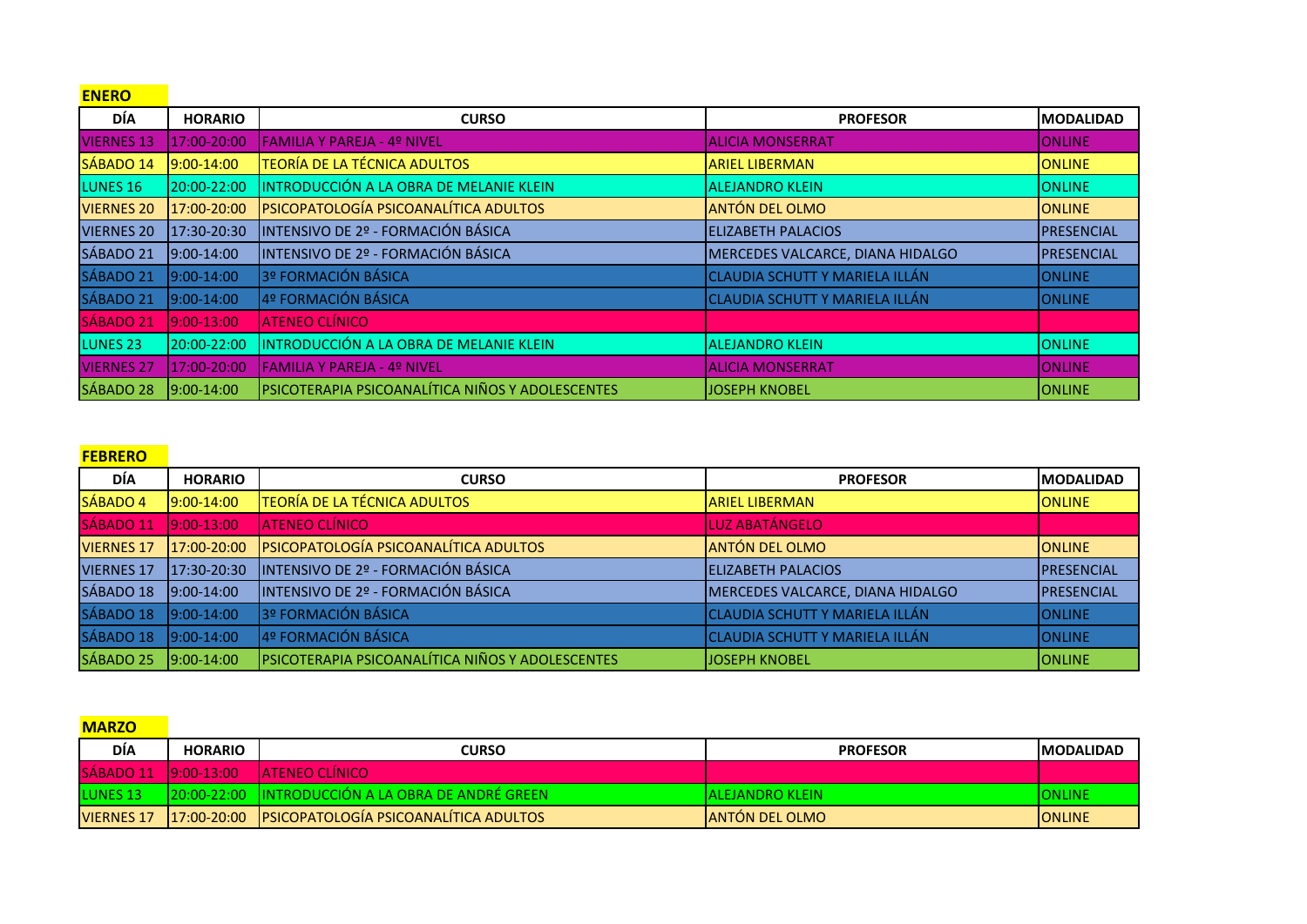| <b>VIERNES 17</b>   | $17:30-20:30$ | INTENSIVO DE 2º - FORMACIÓN BÁSICA                 | <b>JALICIA LEISSE</b>                    | <b>IPRESENCIAL</b>  |
|---------------------|---------------|----------------------------------------------------|------------------------------------------|---------------------|
| SÁBADO 18           | $19:00-14:00$ | INTENSIVO DE 2º - FORMACIÓN BÁSICA                 | ALICIA LEISSE, DIANA HIDALGO             | <b>IPRESENCIAL</b>  |
| SÁBADO 18           | $9:00-14:00$  | 3º FORMACIÓN BÁSICA                                | CLAUDIA SCHUTT Y MARIELA ILLÁN           | IONLINE             |
| SÁBADO 18           | $9:00-14:00$  | 4º FORMACIÓN BÁSICA                                | <b>CLAUDIA SCHUTT Y MARIELA ILLÁN</b>    | <b>I</b> ONLINE     |
| LUNES 20            |               | 20:00-22:00 IINTRODUCCIÓN A LA OBRA DE ANDRÉ GREEN | <b>IALEJANDRO KLEIN</b>                  | <b>I</b> ONLINE     |
| SÁBADO 25           | $9:00-14:00$  | TEORÍA DE LA TÉCNICA GRUPO OPERATIVO - NIVEL II    | COORDS. ALICIA MONSERRAT Y DIANA HIDALGO | <b>IPRESENCIAL?</b> |
| LUNES <sub>27</sub> |               | 20:00-22:00 INTRODUCCIÓN A LA OBRA DE ANDRÉ GREEN  | <b>ALEJANDRO KLEIN</b>                   | <b>IONLINE</b>      |

## **ABRIL**

| DÍA                 | <b>HORARIO</b> | <b>CURSO</b>                                    | <b>PROFESOR</b>                           | <b>IMODALIDAD</b>  |
|---------------------|----------------|-------------------------------------------------|-------------------------------------------|--------------------|
| <b>VIERNES 14</b>   | 17:00-20:00    | PSICOPATOLOGÍA PSICOANALÍTICA ADULTOS           | <b>ANTÓN DEL OLMO</b>                     | <b>ONLINE</b>      |
| <b>VIERNES 14</b>   | 17:30-20:30    | INTENSIVO DE 2º - FORMACIÓN BÁSICA              | <b>ALICIA LEISSE</b>                      | PRESENCIAL         |
| SÁBADO 15           | $9:00-14:00$   | 3º FORMACIÓN BÁSICA                             | CLAUDIA SCHUTT Y MARIELA ILLÁN            | <b>I</b> ONLINE    |
| SÁBADO 15           | $9:00-14:00$   | 4º FORMACIÓN BÁSICA                             | CLAUDIA SCHUTT Y MARIELA ILLÁN            | <b>I</b> ONLINE    |
| LUNES <sub>17</sub> | 20:00-22:00    | INTRODUCCIÓN A LA OBRA DE ANDRÉ GREEN           | <b>IALEJANDRO KLEIN</b>                   | <b>ONLINE</b>      |
| <b>VIERNES 21</b>   | 17:00-20:00    | <b>FAMILIA Y PAREJA - 4º NIVEL</b>              | <b>ELIZABETH PALACIOS</b>                 | <b>I</b> ONLINE    |
| SÁBADO 22           | $9:00-14:00$   | INTENSIVO DE 2º - FORMACIÓN BÁSICA              | MERCEDES VALCARCE, DIANA HIDALGO          | <b>PRESENCIAL</b>  |
| SÁBADO 22           | $9:00-14:00$   | TEORÍA DE LA TÉCNICA GRUPO OPERATIVO - NIVEL II | ICOORDS. ALICIA MONSERRAT Y DIANA HIDALGO | <b>PRESENCIAL?</b> |
| LUNES <sub>24</sub> | 20:00-22:00    | INTRODUCCIÓN A LA OBRA DE ANDRÉ GREEN           | <b>ALEJANDRO KLEIN</b>                    | <b>ONLINE</b>      |
| <b>VIERNES 28</b>   | 17:00-20:00    | <b>FAMILIA Y PAREJA - 4º NIVEL</b>              | <b>ELIZABETH PALACIOS</b>                 | <b>ONLINE</b>      |
| SÁBADO 29           | $9:00-13:00$   | <b>ATENEO CLÍNICO</b>                           | LUZ ABATÁNGELO                            |                    |

**MAYO** 

| DÍA                 | <b>HORARIO</b>   | <b>CURSO</b>                                 | <b>PROFESOR</b>         | <b>IMODALIDAD</b> |
|---------------------|------------------|----------------------------------------------|-------------------------|-------------------|
| <b>VIERNES 5</b>    | 117:00-20:00     | <b>IFAMILIA Y PAREJA - 4º NIVEL</b>          | <b>IROSA JAITÍN</b>     | <b>ONLINE</b>     |
| SÁBADO 6            | $19:00 - 14:00$  | <b>IWINNICOTT</b>                            | <b>ARIEL LIBERMAN</b>   | <b>IONLINE</b>    |
| LUNES 8             | $120:00 - 22:00$ | <b>INTRODUCCIÓN A LA OBRA DE ANDRÉ GREEN</b> | <b>ALEJANDRO KLEIN</b>  | <b>ONLINE</b>     |
| <b>VIERNES 12</b>   | $17:00 - 20:00$  | <b>IFAMILIA Y PAREJA - 4º NIVEL</b>          | <b>ROSA JAITÍN</b>      | <b>ONLINE</b>     |
| SÁBADO 13           | $19:00 - 13:00$  | <b>ATENEO CLÍNICO</b>                        |                         |                   |
| LUNES <sub>15</sub> | $120:00 - 22:00$ | <b>INTRODUCCIÓN A LA OBRA DE ANDRÉ GREEN</b> | <b>IALEJANDRO KLEIN</b> | <b>ONLINE</b>     |
| <b>VIERNES 19</b>   | 17:00-20:00      | <b>PSICOPATOLOGÍA PSICOANALÍTICA ADULTOS</b> | <b>ANTÓN DEL OLMO</b>   | <b>IONLINE</b>    |